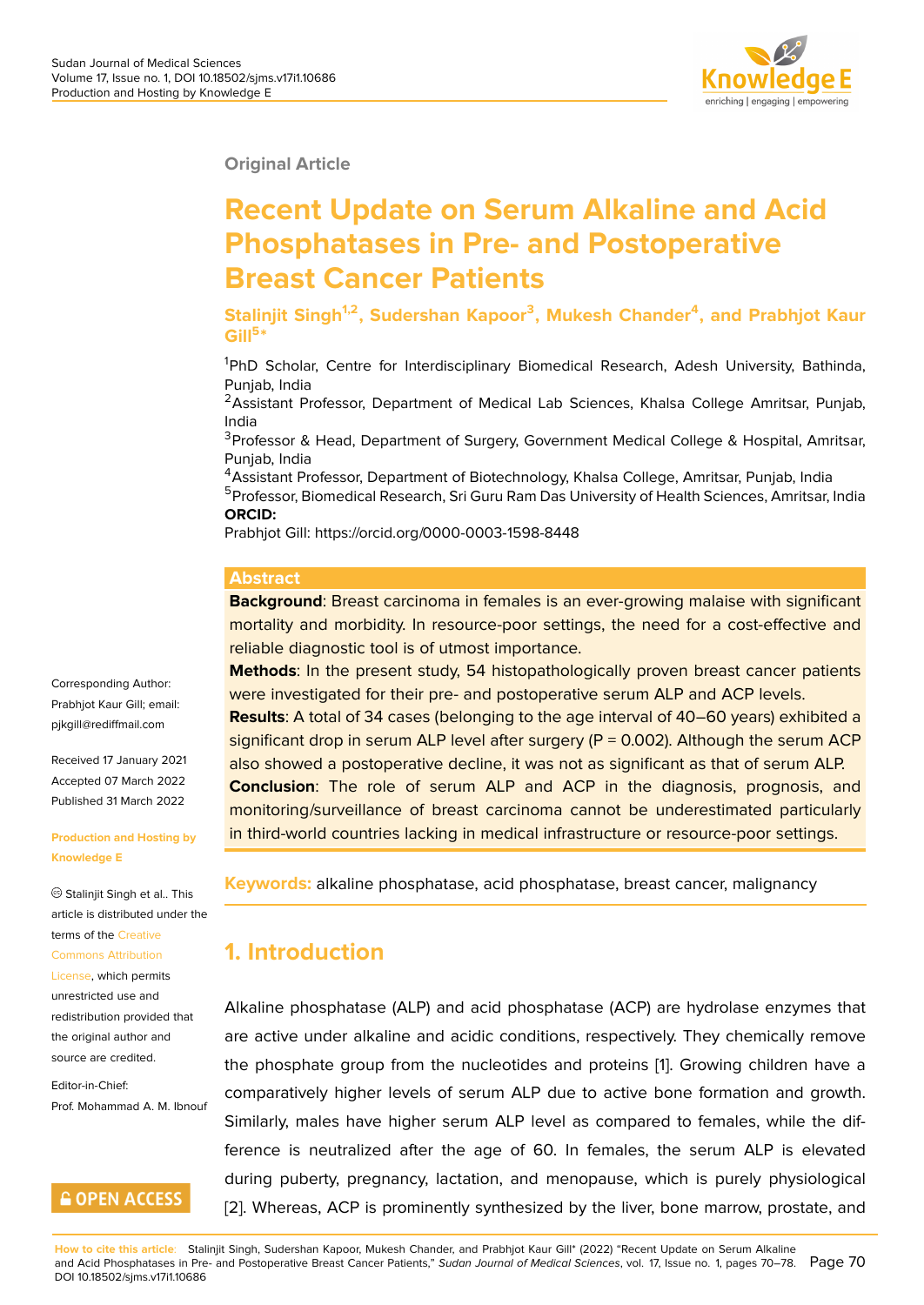spleen. However, at the same time, the pathological basis of serum ALP elevation also cannot be ruled out, which can be indicative of multi-factorial etiology involving infection of the bone (osteomyelitis), autoimmune disorders (rheumatoid arthritis), CKD (chronic kidney disease), and malignancy [3]. The pathological basis of elevated serum ALP and ACP levels can be associated with infection, inflammation, and infiltration. Serum ALP is the most reliable tumor marker among others like serum ACP, lactose dehydrogenase (LDH), calcium, and serum [a](#page-7-1)myloid-A protein (SAA) in breast carcinoma [4]. Serum ALP estimation is a cost-effective and reliable diagnostic tool in breast cancer, particularly in third-world countries that lack the infrastructure for the modern-day diagnosis of breast cancer [4]. The serum ALP level is known to rise proportionally with the [ad](#page-7-2)vancing stage in breast cancer [5]. Breast carcinoma, like other types of malignancies, is a cumulative outcome of multiple predisposing factors which interactively initiate carcinogenesis. The [pre](#page-7-2)valence of breast carcinoma increases with advancing age, particularly post-menopausal fe[ma](#page-7-3)les are more prone to malignancy. Cessation of a menstrual cycle is followed by altered biochemistry of female sex hormones and hence increased risk of breast carcinoma [6]. The clinical presentation of breast cancer includes multiple symptoms, which are often ignored by patients leading to the delay in medical intervention which resulted in mortality and morbidity related to the disease [7]. In the absence of metastatic spread, [th](#page-7-4)e surgical resection of the tumor can normalize the elevated serum ALP level in breast cancer patients, thereby indicating a good prognosis [8].

There are numerous missing links in the studies regarding variation in the level of serum ALP and ACP in breast carcinoma. The underlying cause of elevated ALP and [AC](#page-8-0)P levels needs to be investigated thoroughly to diagnose the malignancy in its early stage. The real-time use of serum ALP and ACP as a diagnostic and prognostic tool is possible only if the knowledge gaps and missing links are well understood and worked upon. Therefore, the present study investigates the role of serum ALP and ACP pre and post operative surgery in breast cancer patients.

### **2. Materials And Methods**

All protocols, procedures, and instrumentation were standardized according to the setting in the Department of Medical Laboratory Sciences, Khalsa College of Pharmacy and Technology, Amritsar.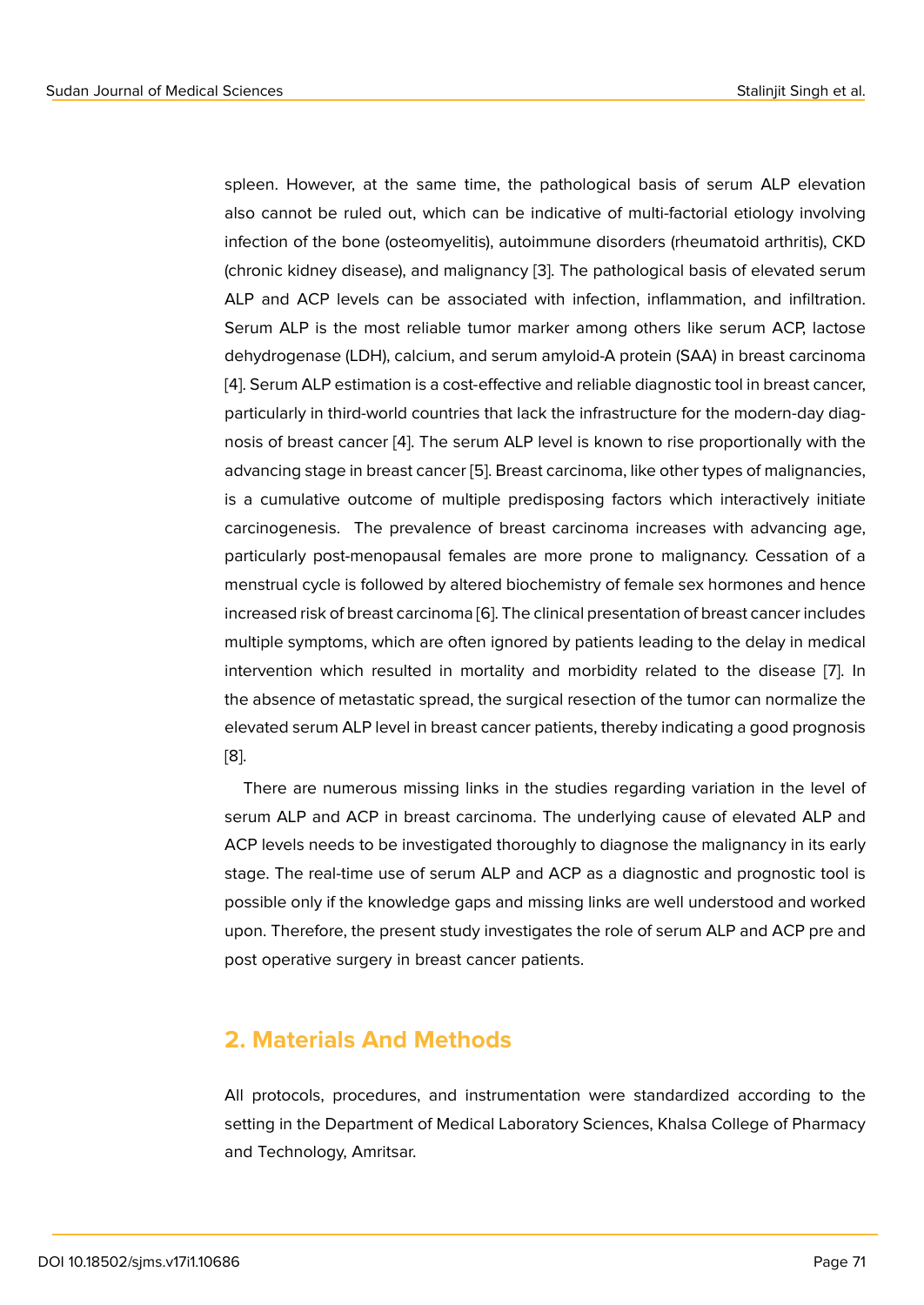#### **2.1. Permission**

The study was approved by the Doctoral Advisory Committee, Institutional Research Committee, and Institutional Ethics Committee of Adesh University, Bathinda. Permission was granted by the competent authority of Government Medical College and Hospital (GMC&H), Amritsar for the collection of blood samples of breast cancer patients from July 2017 to July 2018.

The inclusion criteria for this study were: female patients with histopathologically proven malignancy breast cancer, patients with diverse demography (rural/urban) and socioeconomic status, nonpregnant female subjects, patients without autoimmune disorders (rheumatoid arthritis) and bone infections (osteomyelitis), aged >20 years, having no liver disease (cirrhosis), chronic kidney disease and hemodialysis, and mentally fit to provide informed consent and relevant information related to the disease.

#### **2.2. Sample collection**

Fasting 2 ml of blood was drawn by venipuncture under aseptic conditions before and after the surgery (pre and postoperatively) after written informed consent was obtained from the breast cancer patients. The needles and syringes were discarded according to the protocol for biomedical waste management.

#### **2.3. Transportation**

Blood samples were immediately transported (with 4ºC temperature maintained in a cool box) to the clinical laboratory for further processing.

#### **2.4. Enzyme assay**

Blood samples were centrifuged at 2500 rpm for 15 min to obtain serum. P-Nitrophenyl phosphate kits for serum ALP and serum ACP were used to measure serum ALP and ACP on a semi-automated analyzer (Erba Chem 5 Plus V2). Absorbance readings were taken at 405 nm wavelength with temperature maintained at 37ºC. The manufacturer's guidelines were followed throughout the procedure. Readings were reported in IU/L.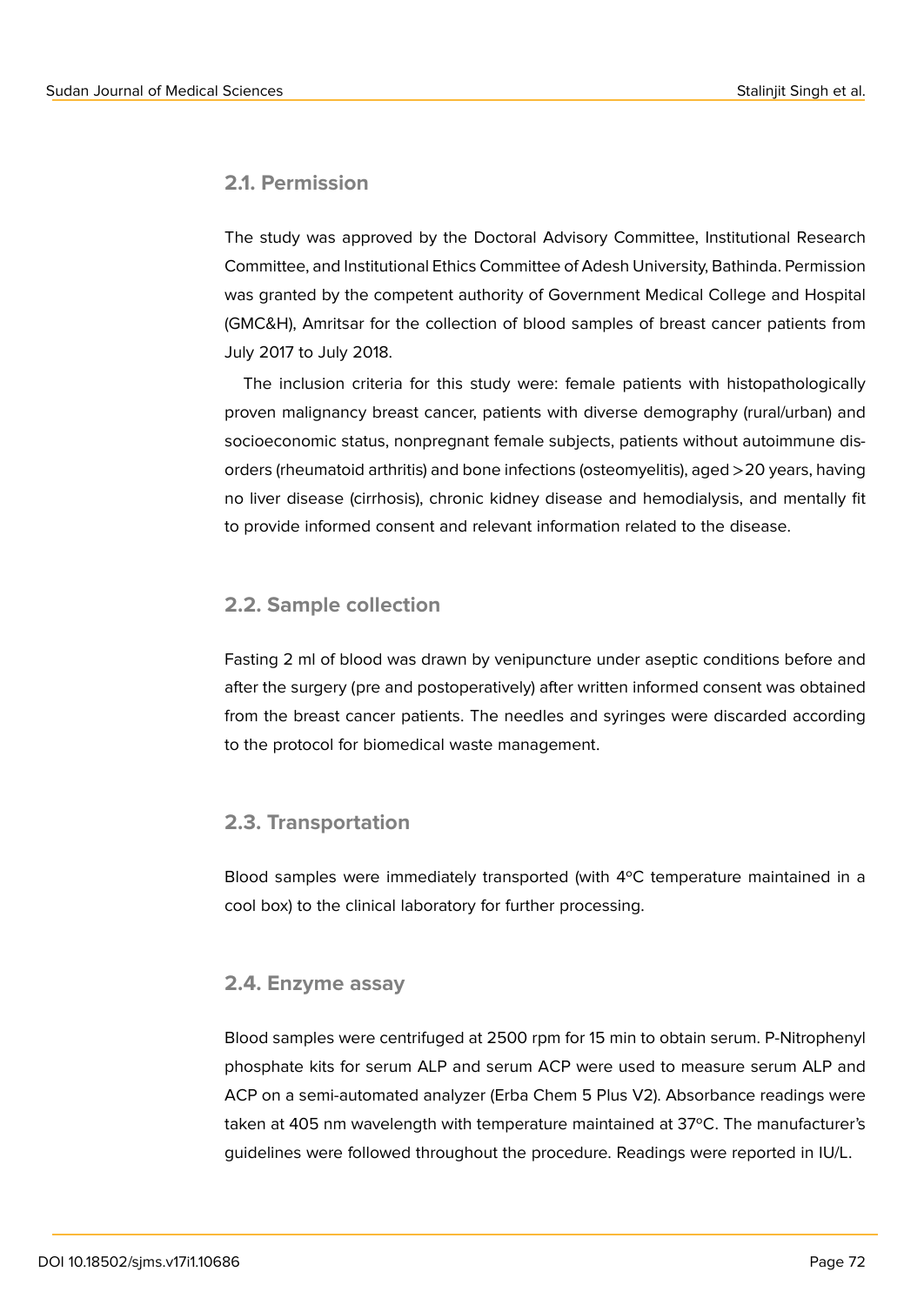#### **2.5. Statistical analysis**

All necessary analysis was done using MS-Excel 2007. The means or frequencies of patient demographics were interpreted. The variation between pre and postoperative values of both serum ALP and ACP was analyzed by using unpaired *t*-test. *P*-value  $\leq$ 0.05 was considered statistically significant.

### **3. Results and Discussion**

The present study reported 54 breast cancer patients registered at Government Medical College and Hospital (GMC&H), Amritsar. According to the age interval, the participants were divided into different age groups (Table 1). Among them, the most affected age group was 40–49 years (37%) followed by 50–59 years (26%). Similar results were reported by the American Cancer Society, Indian Cancer Society, and NCBI. Whereas, Anders et al [9] reported the incidence of early onset of breast cancer in females. In the current study, early onset of malignancy (12.96%) related to the age interval of 30– 39 years had been reported. Data reported by NCBI and NIH (2019) reveals that 11% of breast can[ce](#page-8-1)r cases occur in women <40 years of age. The early onset of breast carcinoma among young females is alarming and ever-increasing. Predisposing risk factors are prolonged use of oral contraceptives, high animal fat intake, and low BMI in premenopausal females [10], whereas non-modifiable risk factors include familial predisposition and gene mutations [11]. In the present study, familial predisposition cases (7.4%) belonged to the age interval of 50–59 years (Table 1). Rural and urban distribution of patients in t[he](#page-8-2) current study was found to be 64.82% and 35.18%, respectively. According to the World [Ba](#page-8-3)nk collection of development indicators (2018), 65.97% of the Indian population resides in the rural belt. Also, it is the rural population which owing to their low socioeconomic status visits exclusively government hospitals for treatment. In total, 54 cases were confirmed for the malignancy (malignant breast lesions) as supported by FNAC findings. Of them, 19 subjects were confirmed with stage II, whereas the remaining 35 had stage-III presentation. Furthermore, all of the stage-III patients were identified with axillary lymphadenopathy (Table 2).

Out of the 54 confirmed malignant cases, 44 had a painless lump (81.48%), while 10 had a painful lump (18.51%). A painless lump is a more common clinical feature among breast carcinoma patients [12]. Further, in the current study, ulceration of skin over the lump (18.51%) was also reported. Breast cancer with skin ulceration is considered a locally advanced disease [13]. The finding of skin ulceration as a symptom of locally advanced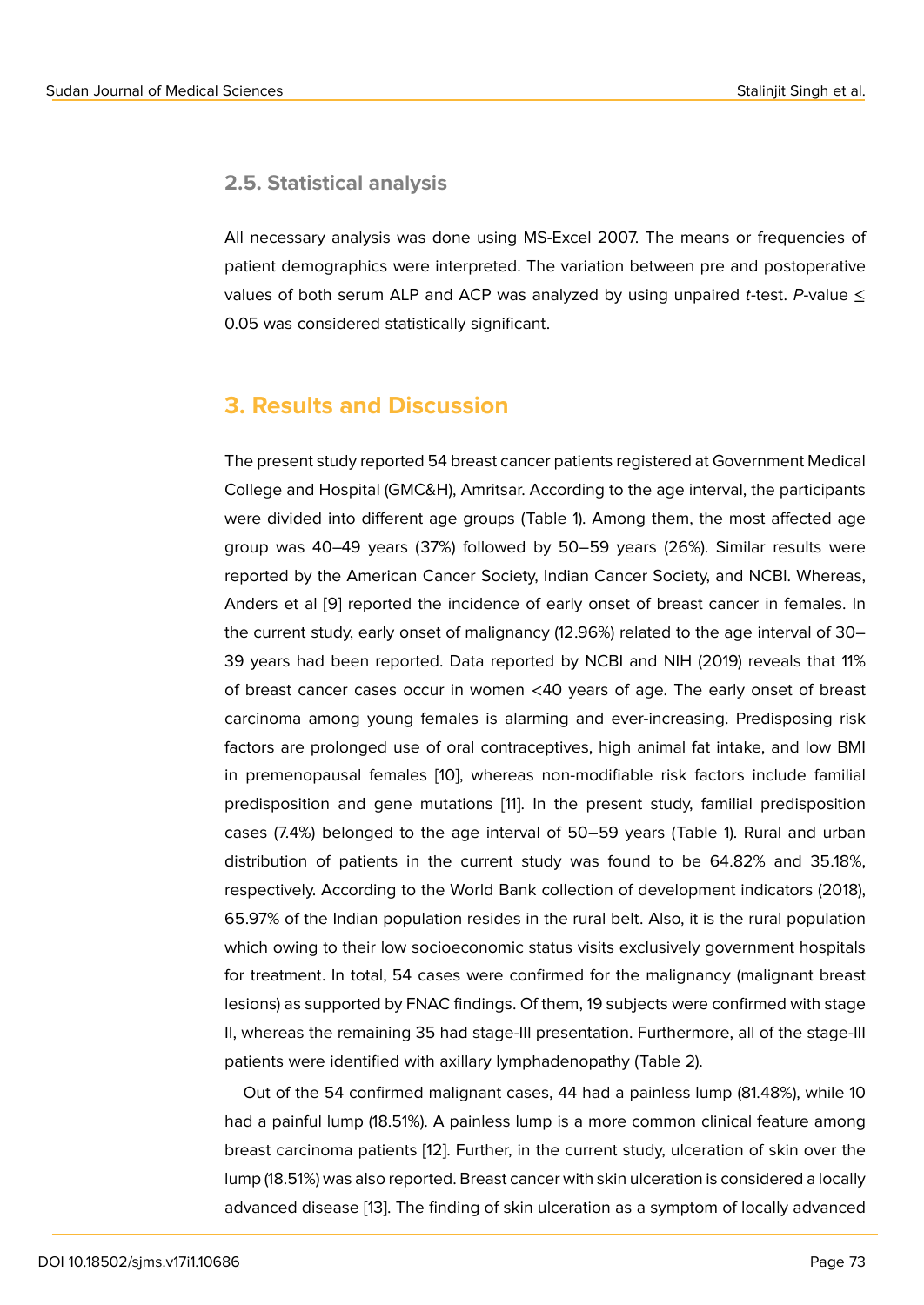TABLE 1: Demographics of breast carcinoma patients.

| Age interval (yr)       | $N = 54$ | <b>Percentage</b> |
|-------------------------|----------|-------------------|
| $30 - 39$               | 07       | 12.96%            |
| $40 - 49$               | 20       | 37.03%            |
| $50 - 59$               | 14       | 25.92%            |
| $60 - 69$               | 07       | 12.96%            |
| $70 - 79$               | 06       | 11.11%            |
| Rural                   | 35       | 64.82 %           |
| Urban                   | 19       | 35.18%            |
| Familial predisposition | 04       | 7.40%             |

Table 2: Distribution of breast cancer patients according to their symptoms.

| <b>Clinical symptoms</b>                                   | <b>No. of patients</b> | <b>Percentage</b> |        |  |
|------------------------------------------------------------|------------------------|-------------------|--------|--|
| Stage (TNM)                                                | Ш                      | 19                | 35.18% |  |
|                                                            | Ш                      | 35                | 64.81% |  |
| Axillary Lymphadenopathy                                   |                        | 35                | 64.81% |  |
| Lump                                                       | <b>Painless</b>        | 44                | 81.48% |  |
|                                                            | Painful                | 10                | 18.51% |  |
| Ulceration of skin over lump                               | 10                     | 18.51%            |        |  |
| Skin changes (skin texture changes) of the breast involved | 09                     | 16.66%            |        |  |
| Nipple discharge                                           | 08<br>14.81%           |                   |        |  |
| Weight loss                                                | 05<br>09.25%           |                   |        |  |
| Anorexia                                                   | 07                     | 12.96%            |        |  |
| Malignant lesions                                          | 54                     | 90.0%             |        |  |
| Benign lesions                                             |                        | 06                | 10.0%  |  |
| Malignant + benign lesions                                 | 60                     | 100%              |        |  |



**Figure 1**: Pre- and postoperative serum alkaline phosphatase levels in different age groups of breast carcinoma.

<span id="page-4-0"></span>breast carcinoma and inflammatory breast cancer is a deciding factor for early diagnosis and the choice of treatment and its outcome. The breast skin changes were observed in 16.66% of cases whereas 14.81% of patients reported nipple discharge after skin changes in the breast. As reported earlier, nipple discharge is a characteristic feature of ductal carcinoma in situ ranging from 2% to 13% in clinical presentation [14]. The typical symptoms of breast carcinoma like a lump, ulceration, and pigmentation of skin over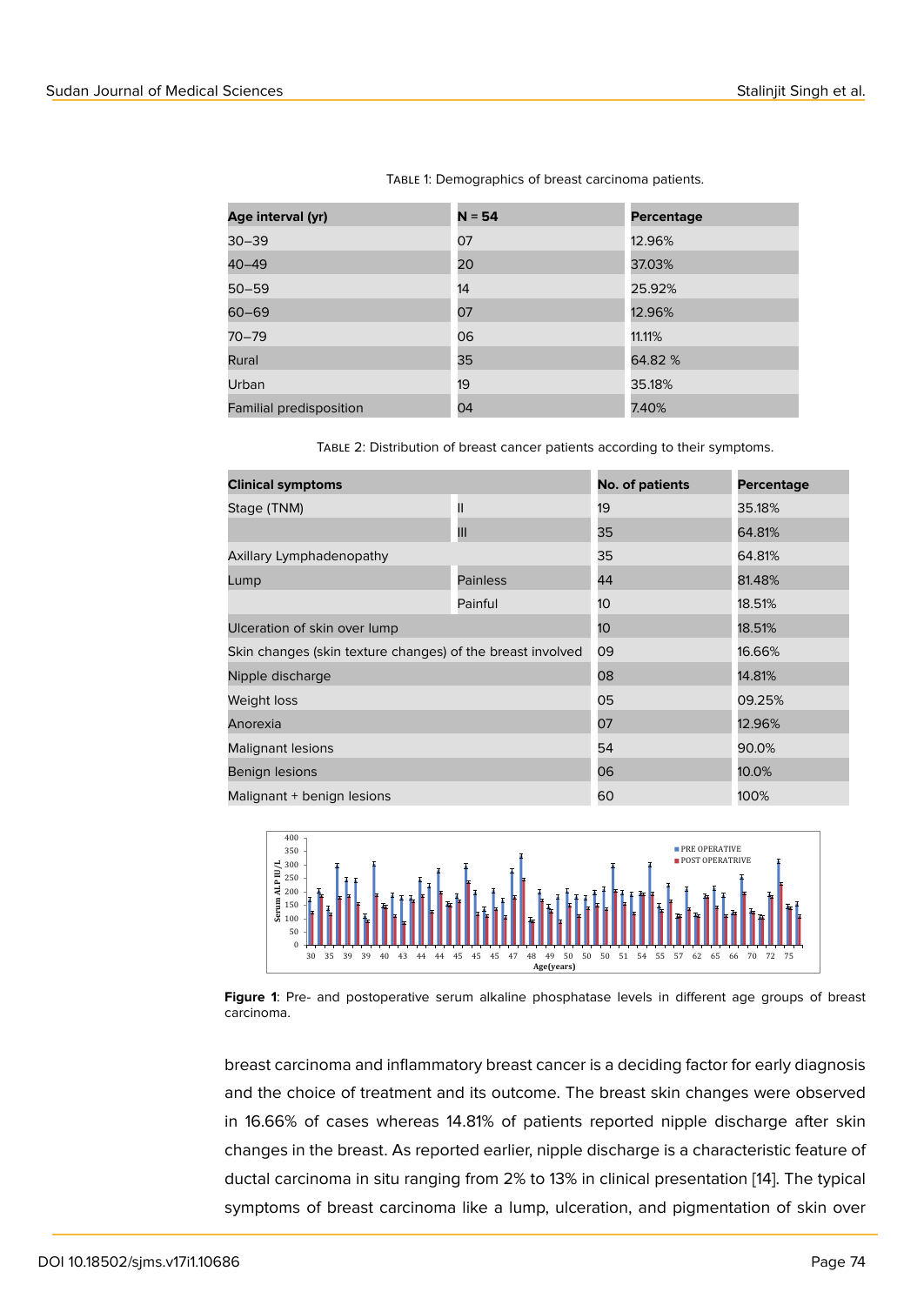| <b>Breast carcinoma</b> |               | <b>ALP IU/L</b>            |                 |       | <b>ACP IU/L</b> |                            |                 |                    |
|-------------------------|---------------|----------------------------|-----------------|-------|-----------------|----------------------------|-----------------|--------------------|
| Age (yr)                |               | No. of cases $Mean \pm SD$ |                 |       | P-value         | No. of cases $Mean \pm SD$ |                 | <b>P-</b><br>value |
| $30 - 39$               | Preoperative  | 07                         | 202.02<br>66.16 |       | $+0.0841$       | 07                         | $0.70 \pm 0.07$ | 0.1064             |
|                         | Postoperative |                            | 147.71<br>37.97 | 士     |                 |                            | $0.62 \pm 0.07$ |                    |
| $40 - 49$               | Preoperative  | 20                         | 207.24<br>63.61 |       | ± 0.0029        | 20                         | $0.72 + 0.13$   | 0.0812             |
|                         | Postoperative |                            | 151.79<br>44.98 | 士     |                 |                            | $0.65 \pm 0.11$ |                    |
| $50 - 59$               | Preoperative  | 14                         | 201.46<br>50.36 |       | $+0.002$        | 14                         | $0.72 + 0.11$   | 0.2249             |
|                         | Postoperative |                            | 145.81<br>34.02 | $\pm$ |                 |                            | $0.67 \pm 0.10$ |                    |
| $60 - 69$               | Preoperative  | 07                         | 184.32<br>50.57 |       | $+0.091$        | 07                         | $0.76 \pm 0.32$ | 0.620              |
|                         | Postoperative |                            | 142.17<br>33.61 | 土     |                 |                            | $0.69 \pm 0.21$ |                    |
| $70 - 79$               | Preoperative  | 06                         | 174.22<br>74.46 |       | $+0.4868$       | 06                         | $0.66 \pm 0.12$ | 0.6577             |
|                         | Postoperative |                            | 148.0<br>48.72  | 土     |                 |                            | $0.62 \pm 0.12$ |                    |

Table 3: Comparison of pre and postoperative levels of serum ALP and ACP in different age groups of breast carcinoma.



<span id="page-5-0"></span>**Figure 2**: Pre- and postoperative serum acid phosphatase levels in different age groups of breast carcinoma.

the lump, nipple discharge, and lymphadenopathy (axillary or generalized) have been reported in many studies related to breast cancer with minor variation in their distribution (NCBI, American Cancer Society). Henceforth, weight loss in breast carcinoma can be attributed to the stage of cancer, (as the stage advances, the nutritional demand of cancer cells increases as is the cancer load) and the psychological stress related to malignancy and anorexia. Therefore, the current study reported five cases with significant weight loss (>10% of body weight) accounting for 9.25% of breast cancer patients (Table 2). In addition, loss of appetite (anorexia) was reported in seven patients (12.96%). Both weight loss and anorexia resulted to be the outcome of psychological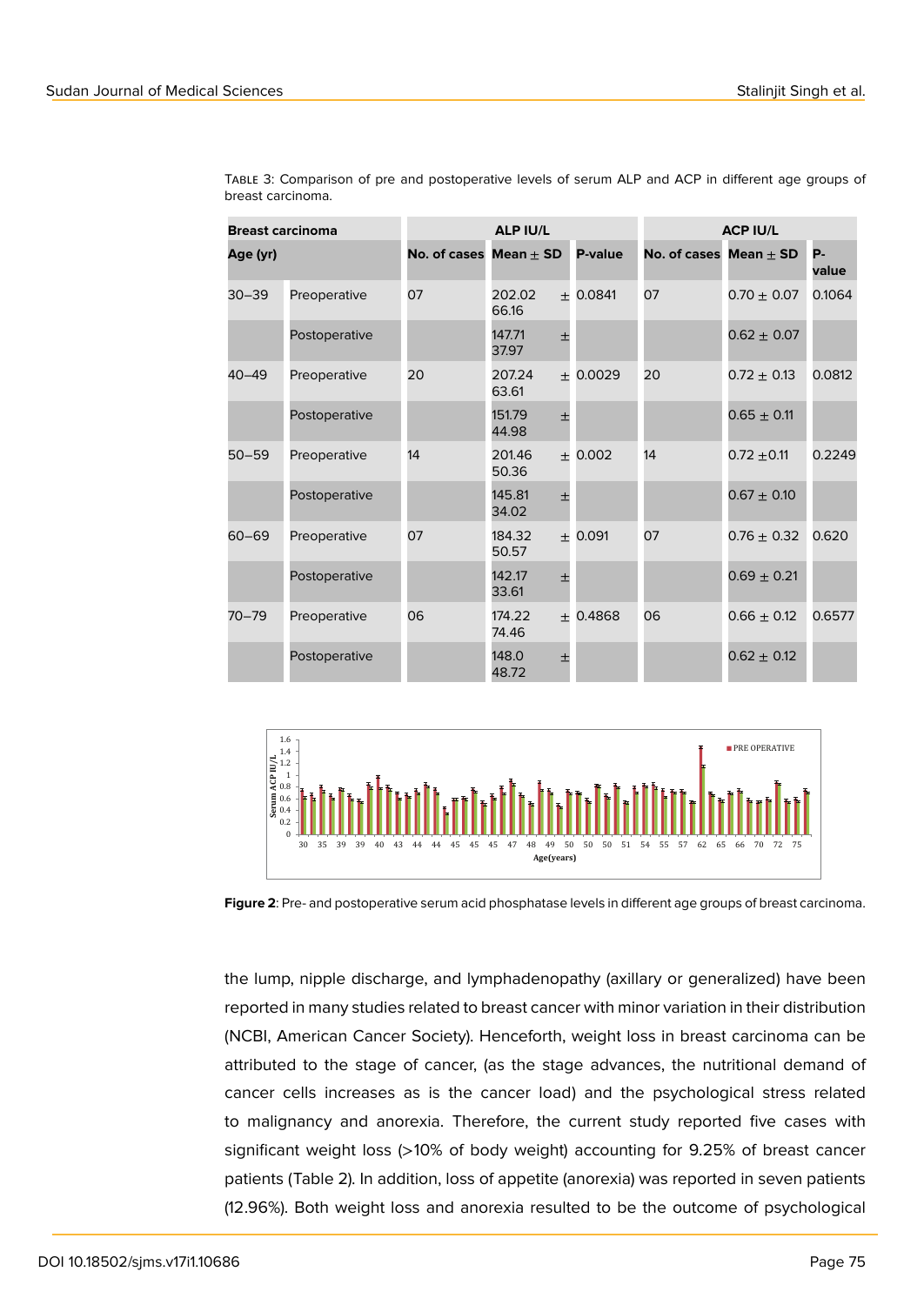stress related to cancer, altered biochemistry, the nutritional burden of caner load, and diminished taste and smell perceptions [15].

Comparison of pre and postoperative levels of serum ALP and ACP was undertaken statistically to find any significant variation. The age group 40–49 years (*n* = 20) exhibited a statistically significant drop (postopera[tive](#page-8-4)ly) in the level of serum ALP from 207.24  $\pm$ 63.61 to 151.79  $\pm$  44.98 ( $p = 0.002$ ) (Table 3, Figure 1). However, the drop for serum ACP was from 0.729 ± 0.137 to 0.657 ± 0.117 (Table 3, Figure **2**). The age group 50–59 years  $(n = 14)$  also exhibited a statistically significant difference  $(p = 0.002)$  for the decline in postoperative serum ALP level from 201.4[6](#page-4-0)  $\pm$  50.36 to 145.81  $\pm$  34.02, thus reinforcing the use of serum ALP as a cost-effective tumor mark[er](#page-5-0) in breast carcinoma in poor resource settings [16].

Serum ACP levels in pre and postoperative cases in age groups 40–49 and 50–59 years showed a statistically insignificant drop from 0.72 to 0.65–0.67 IU/l with *p*-values 0.081 and 0.224, [res](#page-8-5)pectively (Table 3). The maximum number of patients (20 + 14 = 34) showing a significant drop in serum ALP levels postoperatively belonged to the age group 40–60 years, which had the largest number of cases. Similarly, a significant drop in serum ALP postoperatively in all stages has been reported earlier [8].

### **4. Conclusion**

The most common symptom of breast cancer is a lump or mass in the breast, which in most cases is painless. Other findings are axillary lymphadenopathy, nipple discharge, ulceration of skin over the lump, and changes in the skin texture of the breast involved. The role of serum ALP and ACP as tumor markers has its advantages in resource-poor settings. Furthermore, the high prevalence of breast carcinoma among females of developing countries reinforces the use of serum ALP and ACP as cancer markers in resource-poor settings. Therefore, studies will be required to establish the value of serum ALP to predict the prognosis, diagnosis, and monitoring of breast cancer.

### **Acknowledgements**

Nil.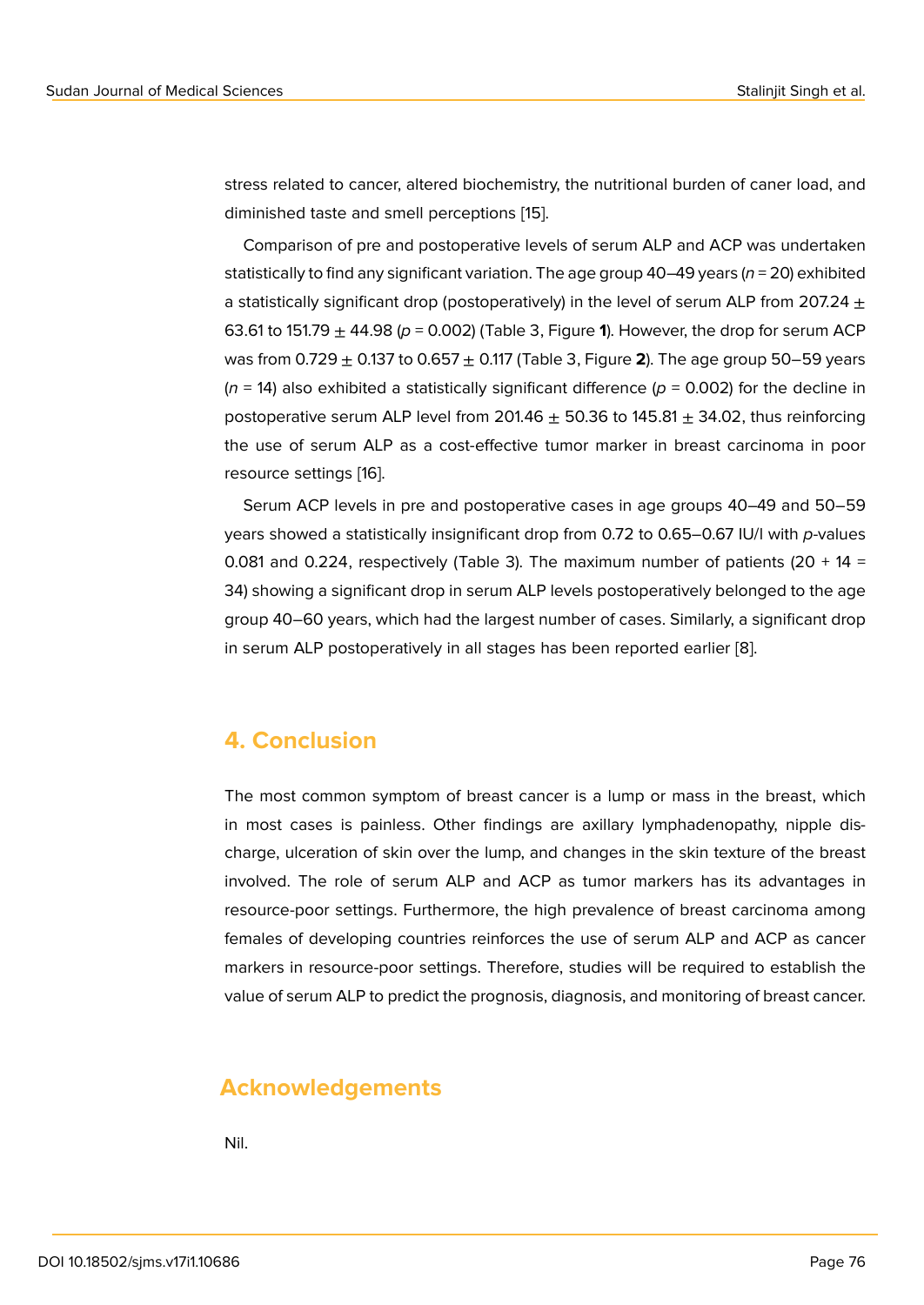### **Ethical Considerations**

The current study was approved by the institutional ethics committee of the Government Medical College, Amritsar (Code no. GMCIEC00104).

### **Competing Interests**

There are no conflicts of interest.

## **Availability of Data and Material**

All relevant data of this study are available to any interested researchers upon reasonable request to the corresponding author.

## **Funding**

There is no funding source.

### **References**

- <span id="page-7-0"></span>[1] Buchet, R., Millán, J. L., and Magne, D. (2013). Multisystemic functions of alkaline phosphatases. In *Phosphatase modulators* (pp. 27–51). Totowa, NJ: Humana Press.
- [2] Yulia, A. and Wijesiriwardana, A. (2012). Extremely high isolated maternal alkaline phosphatase serum concentration–2 case reports and literature review. *Archives of Disease in Childhood-Fetal and Neonatal Edition*, vol. 97, no. 1, pp. A65–A66.
- <span id="page-7-1"></span>[3] Sharma, U., Pal, D., and Prasad, R. (2014). Alkaline phosphatase: an overview. *Indian Journal of Clinical Biochemistry*, vol. 29, no. 3, pp. 269–278.
- <span id="page-7-2"></span>[4] Usoro, N. I., Omabbe, M. C., Usoro, C. A., et al. (2010). Calcium, inorganic phosphates, alkaline and acid phosphatase activities in breast cancer patients in Calabar, Nigeria. *African Health Sciences*, vol. 10, no. 1, pp. 9–13.
- <span id="page-7-3"></span>[5] Singh, A. K., Pandey, A., Tewari, M., et al. (2013). Advanced stage of breast cancer hoist alkaline phosphatase activity: risk factor for females in India. *3 Biotech*, vol. 3, no. 6, pp. 517–520.
- <span id="page-7-4"></span>[6] Pike, M. C., Spicer, D. V., Dahmoush, L., et al. (1993). Estrogens, progestogens, normal breast cell proliferation, and breast cancer risk. *Epidemiologic Reviews*, vol. 15, no. 1, p. 17.